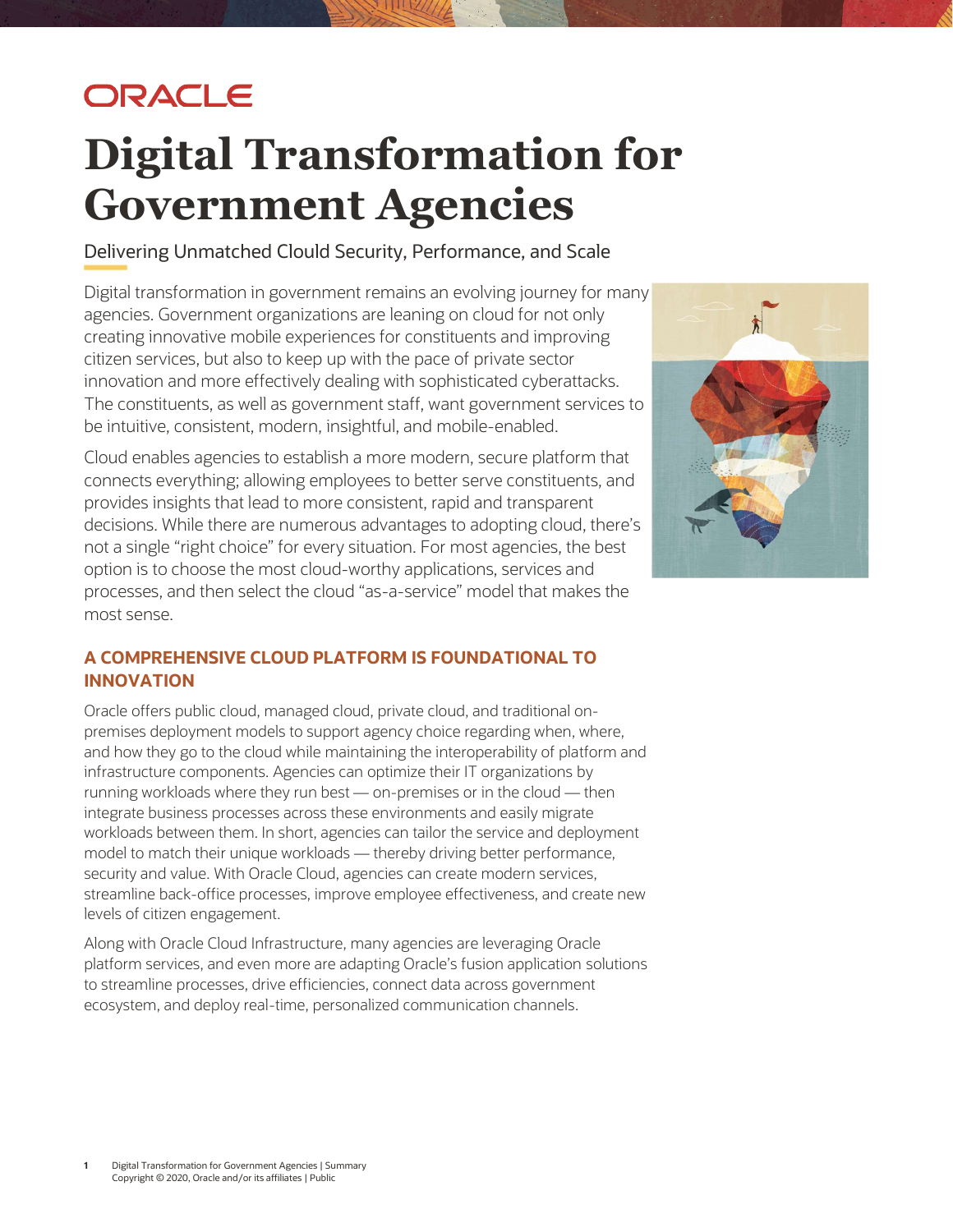#### DRIVING EFFIENCIES AND STREAMLINING PROCESSES Modernized Back-Office

 The back office can be a springboard for modernization. Better back-office systems — from human capital to finance to procurement and supply chain — allow employees to deliver timely and accurate front-office services to the constituents they serve. With modern, digital solutions, employees spend less time on redundant tasks and more time helping customers or pursuing strategic endeavors. Simply put, back-office modernization lets government agencies work faster, more accurately and more efficiently.

 Oracle Enterprise Resource Planning Cloud, Human Capital Management Cloud and Enterprise Performance Management Cloud give government agencies a single, integrated solution. Oracle's Cloud delivers embedded best practices that cross lines of business between HR and finance, providing process efficiencies and transparency. Workflows and approvals are available and configurable, so agencies can take advantage of best practices while maintaining compliance. A single solution on a single platform sharing a single data model allows data to flow seamlessly between departments. Meanwhile, automation, analytics, and reporting features ensure an agency is smarter and better prepared.

## CONNECTING AND ANALYZING DATA ACROSS ENTIRE GOVERNMENT SYSTEM

#### Data Integration and Analytics

 With public sector applications increasingly moving to the cloud, managing, integrating, and analyzing data is a challenging task. Oracle solutions, such as Autonomous Database and Autonomous Data Warehouse, leverage AI to streamline the management, patching, and upgrading of large volumes of data. This process is done with minimal human interaction to ensure a higher degree of security to protect citizen data.

 With Oracle data integration, governments have the power to connect cloud and on-premises applications, automate business processes, and build web and mobile applications—all in one place. Oracle also helps agencies provide controlled access for external users on select applications to offer an additional layer of security.

 Oracle's analytics solutions use AI to help government agencies explore data through interactive visualizations and analyze high volumes of data via custom reports in the cloud. Oracle's expertise in analytics also helps the public sector in discovery, preparation, business intelligence, data science, and Internet of Things (IoT) analysis.

#### MODERN DIGITAL EXPERIENCES TO DRIVE MISSION SUCCESS Emerging Technologies

 New technologies are bringing digital disruption to the forefront of government service delivery. This is fueled by citizens seeking better public experiences through collaborative, open, and transparent government entities. Emerging technologies, such as AI, blockchain, autonomous services, digital assistants, IoT, and deep analytics are incorporated into Oracle Cloud Platform.

 Trusted transactions are an essential part of government service delivery—spanning civic registries, border control, food and drug administration, titles and conveyancing, academic credentials, supply chain traceability, payments, currency, and more. They also protect data and transactions while giving transparency to government processes.

 Oracle Blockchain Platform delivers open, transparent, and secure transactions involving multiple stakeholders and trust ledgers. It also allows trusted parties to participate and observe verifiable transactions with full transparency.

 Oracle Digital Assistant is the only enterprise conversational AI delivering the combination of extensible pre-built skills and a complete platform to build out custom skills as needed. With Oracle digital assistant solutions, governments can significantly improve citizen service delivery with accuracy and consistency. This can augment peak service demands and reduce frustrating wait times, which are prevalent across government contact centers and digital platforms.